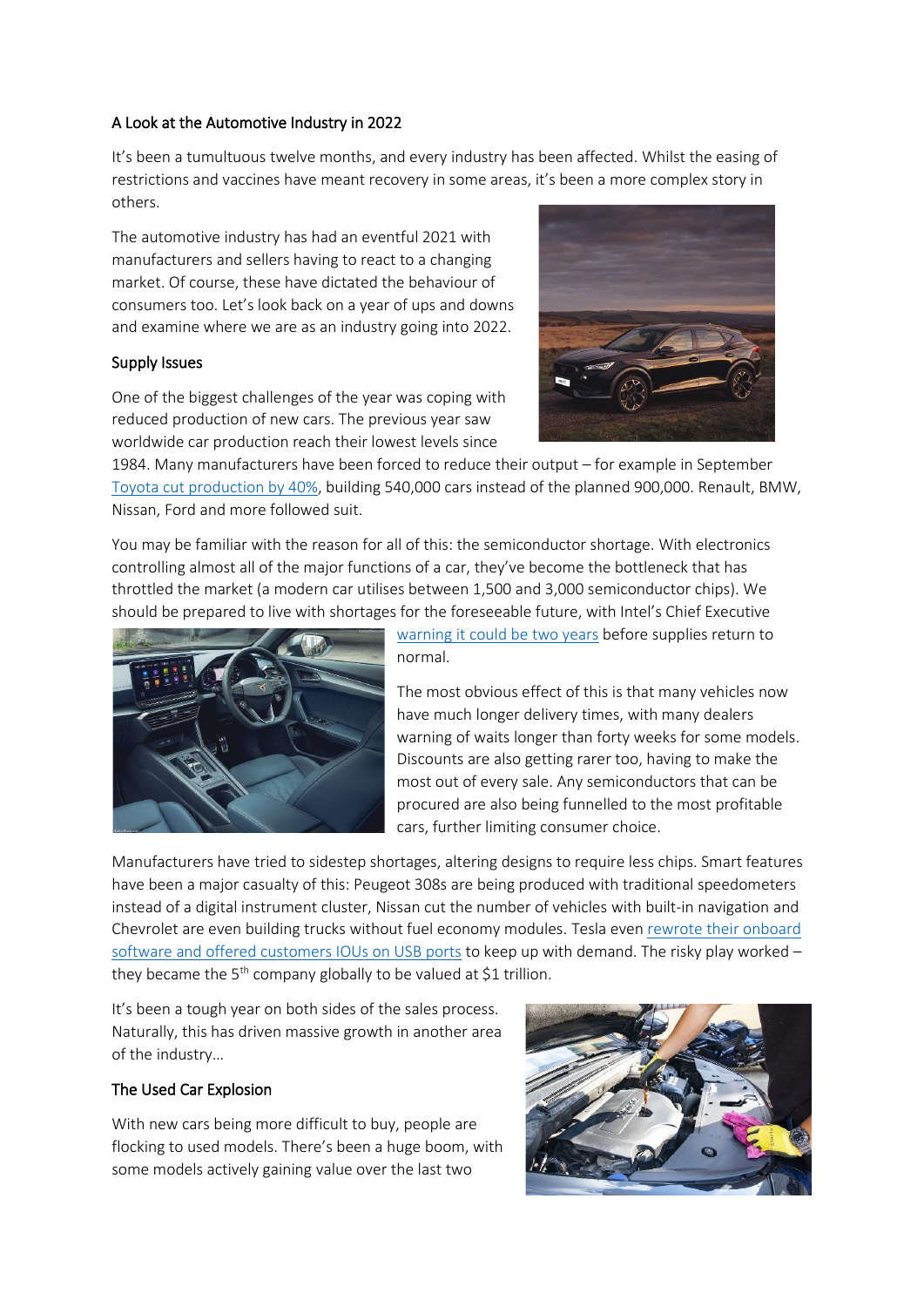years – unprecedented outside the classic car market. Online-only dealers like Cinch and Cazoo further drove the demand, spending small fortunes on their marketing budgets and rapidly growing their userbases.

Other factors are in play, of course: new drivers who turned of age during lockdown are eager to gain their licence and own their own car, while older individuals are looking for more freedom and adventure after months indoors. Many are also looking to avoid public transport, seen as a major vector for coronavirus infection.

The top ten most popular cars listed on AA Cars have [had price increases of up to 46%](https://www.bbc.co.uk/news/business-58993851) over the last two years. The top honour goes to the Audi A3, with the Ford Focus rising 43%, the VW polo at 34% and the Nissan Qashqai at 33%. Many dealerships are seeing their most expensive cars sell the quickest, able to comfortably profit from this unusual meeting of supply and demand.

The forecast for this situation is irreparably linked to global shortages: expect prices to remain high for the foreseeable future, until more than a select number of models from each manufacturer gets their share of chips. In fact, they may continue to rise if there's not enough replacement second-hand cars to fill the empty spaces in the forecourts.

Despite both of the above points, there has been some good 2021 news. The future may finally be here.

# The Rise of Electric Vehicles

The 2030 ban on the sale of petrol and diesel cars is fast approaching, and 2021 showed that the public is coming onboard as electric vehicles saw one of their biggest years ever. Out of the 1.6 million cars registered, 453,000 were hybrids, plug-in hybrids and electric vehicles – that's 28% of all new cars. More were sold in that 12-month period than the previous five years combined.



To give some idea of their popularity: one of the biggest selling cars of the year was an EV: the Tesla Model 3; out of the 40,000 Vauxhall Corsa sold, 5,000 of them were the electric Corsa E; [Volkwagen](https://www.autoexpress.co.uk/volkswagen/357085/volkswagen-group-ev-sales-double-2021-despite-global-chip-shortage)  [Group's EV sales double in 2021](https://www.autoexpress.co.uk/volkswagen/357085/volkswagen-group-ev-sales-double-2021-despite-global-chip-shortage); and [Audi reporting a](https://www.autocar.co.uk/car-news/business-dealership%2C-sales-and-marketing/audi-sales-fall-slightly-evs-score-success) 58% growth of zero-emissions vehicles. Some are even predicting tha[t electric sales will overtake petrol by as soon as 2025.](https://electrek.co/2022/01/12/ev-sales-rising-ahead-of-schedule-in-eu-uk-predicted-to-overtake-gasoline-vehicles-by-2025/)

The fact that these numbers are so high despite the shortages show that people are not only eager but prepared to make the change to a fully-electric car. There's more information than ever – from the passionate community of drivers and manufacturers – about how to fully utilise and properly take care of EVs, and this will only continue to grow as more switch fuels.

There's still a long way to go before they become truly mainstream: the price point is still steep compared to similarly-spec petrol and hybrid models, and there's still the precepted low range of EVs. The government support for electrifying roads has been mixed, announcing that every [new house](https://www.which.co.uk/news/2021/11/new-homes-in-england-to-have-electric-car-chargers-by-law/)  [built will require a charge point](https://www.which.co.uk/news/2021/11/new-homes-in-england-to-have-electric-car-chargers-by-law/) but [continually cutting the EV purchasing grant.](https://www.theguardian.com/environment/2021/dec/15/uk-cuts-grants-for-electric-vehicles-for-second-time-in-a-year) A lot needs to be done to address one of the major roadblocks for consumers looking to switch: the scale and reliability of the charging network. According to Zap Map, there are almost 29,000 devices (compared to 23,000 last year), but more needs to be done to educate and reassure the general public about charging on the road.